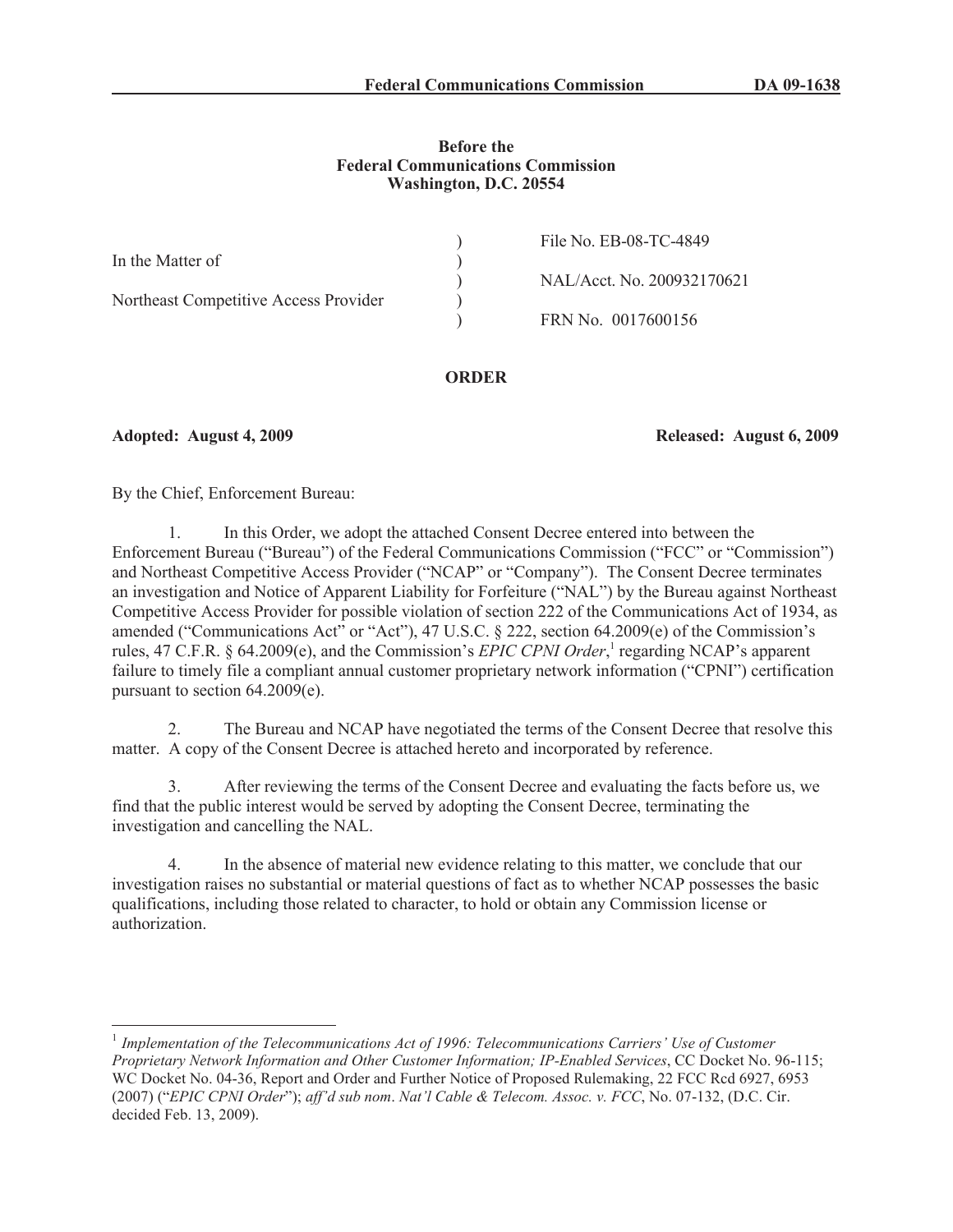5. Accordingly, **IT IS ORDERED** that, pursuant to sections 4(i) and 503(b) of the Communications Act of 1934, as amended,<sup>2</sup> and sections 0.111 and 0.311 of the Commission's rules,<sup>3</sup> the Consent Decree attached to this Order **IS ADOPTED**.

6. **IT IS FURTHER ORDERED** that the above-captioned investigation **IS TERMINATED** and the Notice of Apparent Liability for Forfeiture **IS CANCELLED**.

# FEDERAL COMMUNICATIONS COMMISSION

Kris Anne Monteith Chief, Enforcement Bureau

 $^{2}$  47 U.S.C. §§ 154(i), 503(b).

<sup>3</sup> 47 C.F.R. §§ 0.111, 0.311.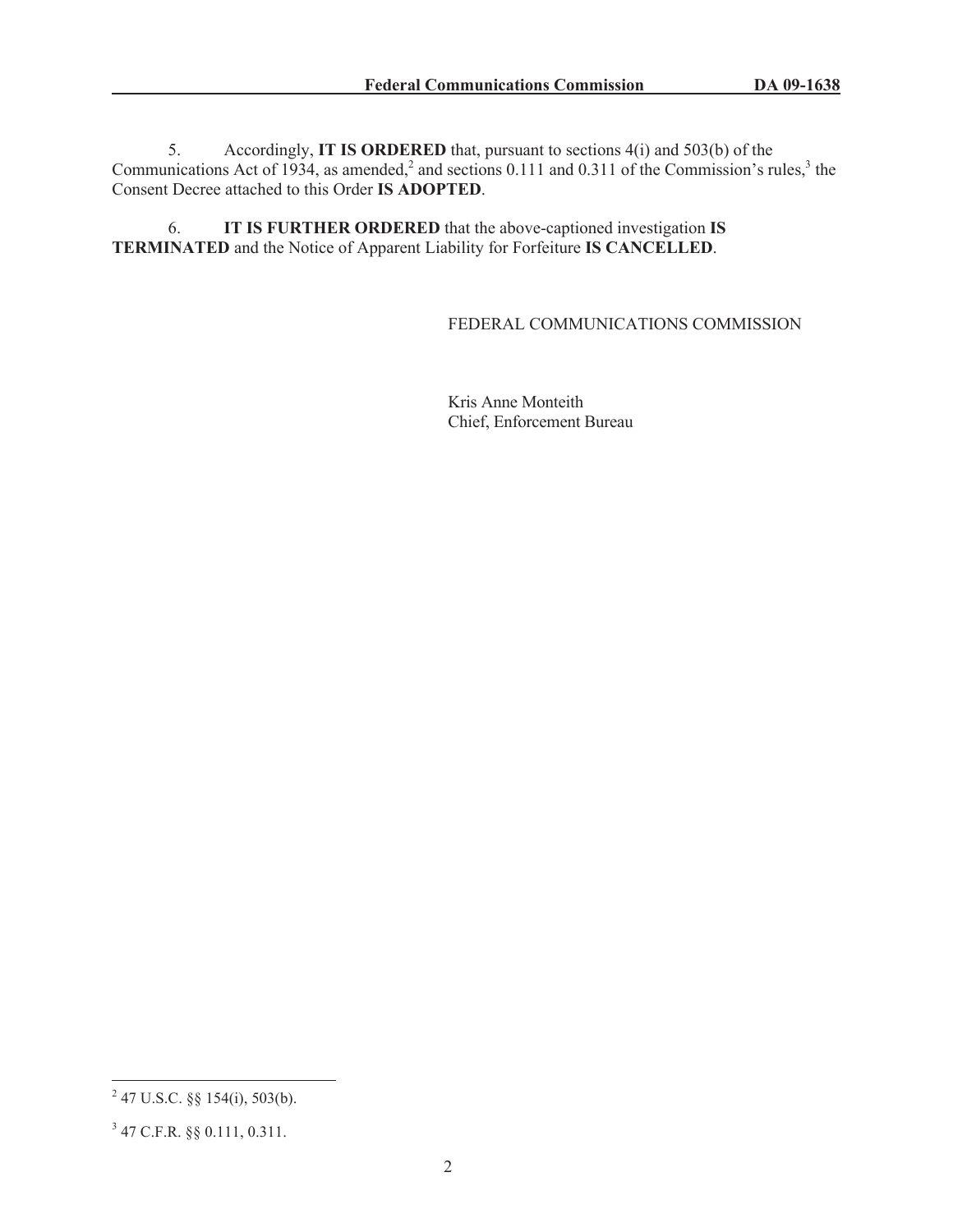#### **Before the Federal Communications Commission Washington, D.C. 20554**

|                                       | File No. EB-08-TC-4849     |
|---------------------------------------|----------------------------|
| In the Matter of                      |                            |
|                                       | NAL/Acct. No. 200932170621 |
| Northeast Competitive Access Provider |                            |
|                                       | FRN No. 0017600156         |

#### **CONSENT DECREE**

1. The Enforcement Bureau **(**"Bureau") and Northeast Competitive Access Provider ("NCAP"or the "Company"), by their authorized representatives, hereby enter into this Consent Decree for the purpose of cancelling the Notice of Apparent Liability ("NAL") and terminating the Enforcement Bureau's investigation into NCAP's possible noncompliance with the requirements of section 222 of the Communications Act of 1934, as amended ("Communications Act" or "Act"), 47 U.S.C. § 222, section 64.2009(e) of the Commission's rules, 47 C.F.R. § 64.2009(e), and the Commission's *EPIC CPNI Order*. 1

#### **I. DEFINITIONS**

- 2. For the purposes of this Consent Decree, the following definitions shall apply:
	- (a) "Act" means the Communications Act of 1934, as amended, 47 U.S.C. § 151 *et seq.*
	- (b) "Adopting Order" means an Order of the Commission adopting the terms of this Consent Decree without change, addition, deletion, or modification.
	- (c) "Bureau" means the Enforcement Bureau of the Federal Communications Commission.
	- (d) "Commission" and "FCC" mean the Federal Communications Commission and all of its bureaus and offices.
	- (e) "Compliance Plan" means the program described in this Consent Decree at paragraph 10.
	- (f) "Effective Date" means the date on which the Commission releases the Adopting Order.
	- (g) "Investigation" means the investigation commenced by the Bureau's letter of inquiry<sup>2</sup> regarding whether NCAP violated the requirements of section 222 of the

<sup>&</sup>lt;sup>1</sup> Implementation of the Telecommunications Act of 1996: Telecommunications Carriers' Use of Customer *Proprietary Network Information and Other Customer Information; IP-Enabled Services*, CC Docket No. 96-115; WC Docket No. 04-36, Report and Order and Further Notice of Proposed Rulemaking, 22 FCC Rcd 6927, 6953 (2007) ("*EPIC CPNI Order*"); *aff'd sub nom*. *Nat'l Cable & Telecom. Assoc. v. FCC*, No. 07-132, (D.C. Cir. decided Feb. 13, 2009).

<sup>&</sup>lt;sup>2</sup> See Letter from Marcy Greene, Deputy Division Chief, Telecommunications Consumers Division, Enforcement Bureau, FCC to NCAP (Sept. 5, 2008) ("LOI").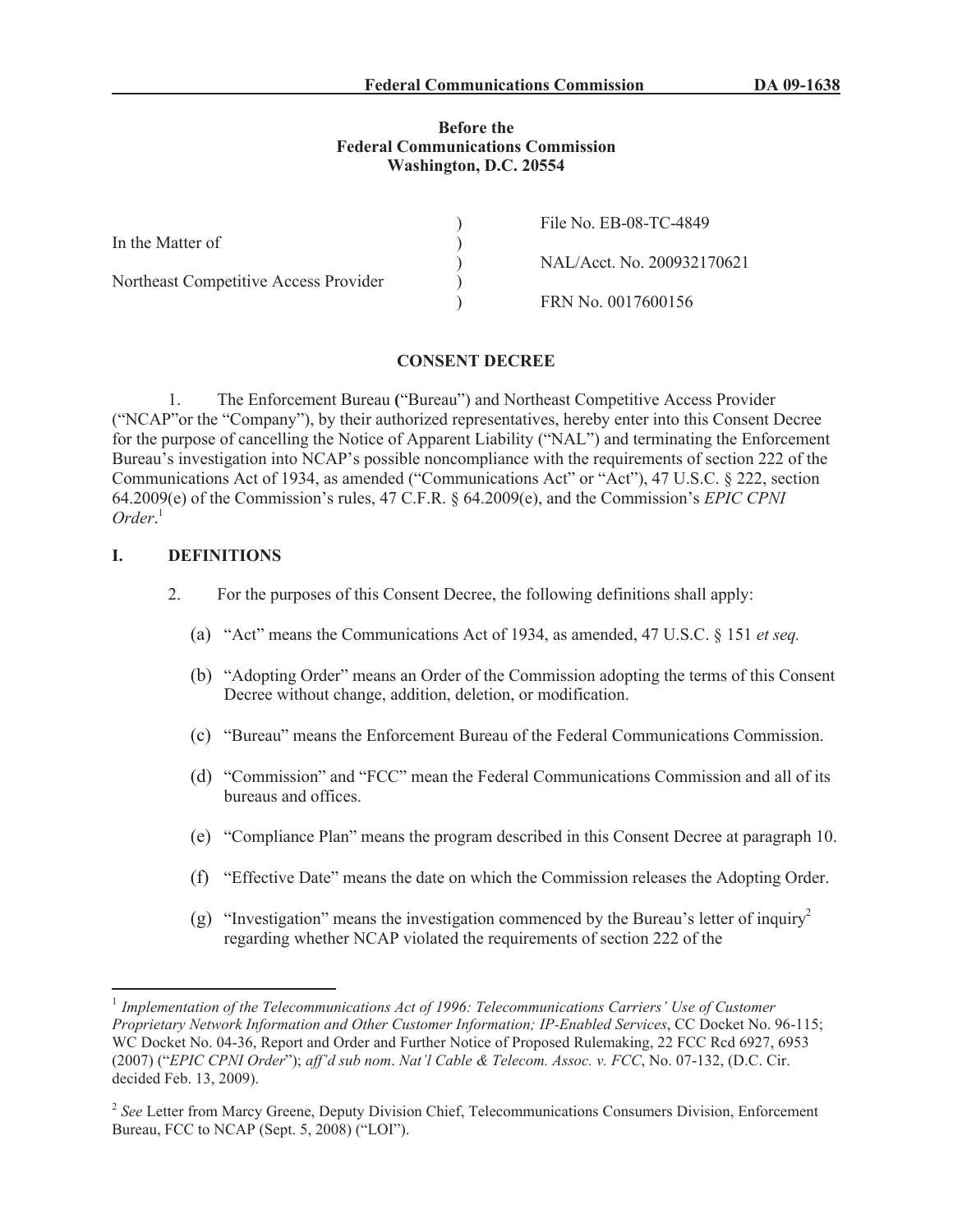Communications Act and section  $64.2009(e)$  of the Commission's rules by failing to file a compliant customer proprietary network information ("CPNI") certification.<sup>3</sup>

- (h) "NCAP" means Northeast Competitive Access Provider and its predecessors-in-interest and successors-in-interest.
- (i) "NAL" means Notice of Apparent Liability for Forfeiture.
- (j) "Parties" means NCAP and the Bureau.
- (k) "Rules" means the Commission's regulations found in Title 47 of the Code of Federal Regulations.

# **II. BACKGROUND**

3. Section 222 imposes the general duty on all telecommunications carriers to protect the confidentiality of their subscribers' proprietary information.<sup>4</sup> The Commission has issued rules implementing section 222 of the Act.<sup>5</sup> The Commission required carriers to establish and maintain a system designed to ensure that carriers adequately protected their subscribers' CPNI. Section 64.2009(e) is one such requirement.

4. In 2006, some companies, known as "data brokers," advertised the availability of records of wireless subscribers' incoming and outgoing telephone calls for a fee.<sup>6</sup> Data brokers also advertised

 $3$  47 C.F.R. 64.2009(e).

<sup>&</sup>lt;sup>4</sup> Section 222 of the Communications Act, 47 U.S.C § 222, provides that: "Every telecommunications carrier has a duty to protect the confidentiality of proprietary information of, and relating to, other telecommunications carriers, equipment manufacturers, and customers, including telecommunication carriers reselling telecommunications services provided by a telecommunications carrier." Prior to the 1996 Act, the Commission had established CPNI requirements applicable to the enhanced services operations of AT&T, the Bell Operating Companies ("BOCs"), and GTE, and the customer premises equipment ("CPE") operations of AT&T and the BOCs, in the Computer II, Computer III, GTE Open Network Architecture ("ONA"), and BOC CPE Relief proceedings. *See Implementation of the Telecommunications Act of 1996: Telecommunications Carriers' Use of Customer Proprietary Network Information and Other Customer Information and Implementation of Non-Accounting Safeguards of Sections 271 and 272 of the Communications Act of 1934, as amended*, CC Docket Nos. 96-115 and 96-149, Second Report and Order and Further Notice of Proposed Rulemaking, 13 FCC Rcd 8061, 8068-70, para. 7 (1998) ("*CPNI Order*") (describing the Commission's privacy protections for confidential customer information in place prior to the 1996 Act.

<sup>5</sup> *See CPNI Order*. *See also Implementation of the Telecommunications Act of 1996: Telecommunications Carriers' Use of Customer Proprietary Network Information and Other Customer Information and Implementation of the Non-Accounting Safeguards of Sections 271 and 272 of the Communications Act of 1934, as amended*, CC Docket Nos. 96-115 and 96-149, Order on Reconsideration and Petitions for Forbearance, 14 FCC Rcd 14409 (1999); *Implementation of the Telecommunications Act of 1996: Telecommunications Carriers' Use of Customer Proprietary Network Information and Other Customer Information and Implementation of the Non-Accounting Safeguards of Sections 271 and 272 of the Communications Act of 1934, as amended, CC Docket Nos. 96-115 and 96-149; 2000 Biennial Regulatory Review -- Review of Policies and Rules Concerning Unauthorized Changes of Consumers' Long Distance Carriers, CC Docket No. 00-257*, Third Report and Order and Third Further Notice of Proposed Rulemaking, 17 FCC Rcd 14860 (2002); *EPIC CPNI Order*.

<sup>6</sup> *See, e.g.*, http://www.epic.org/privacy/iei/.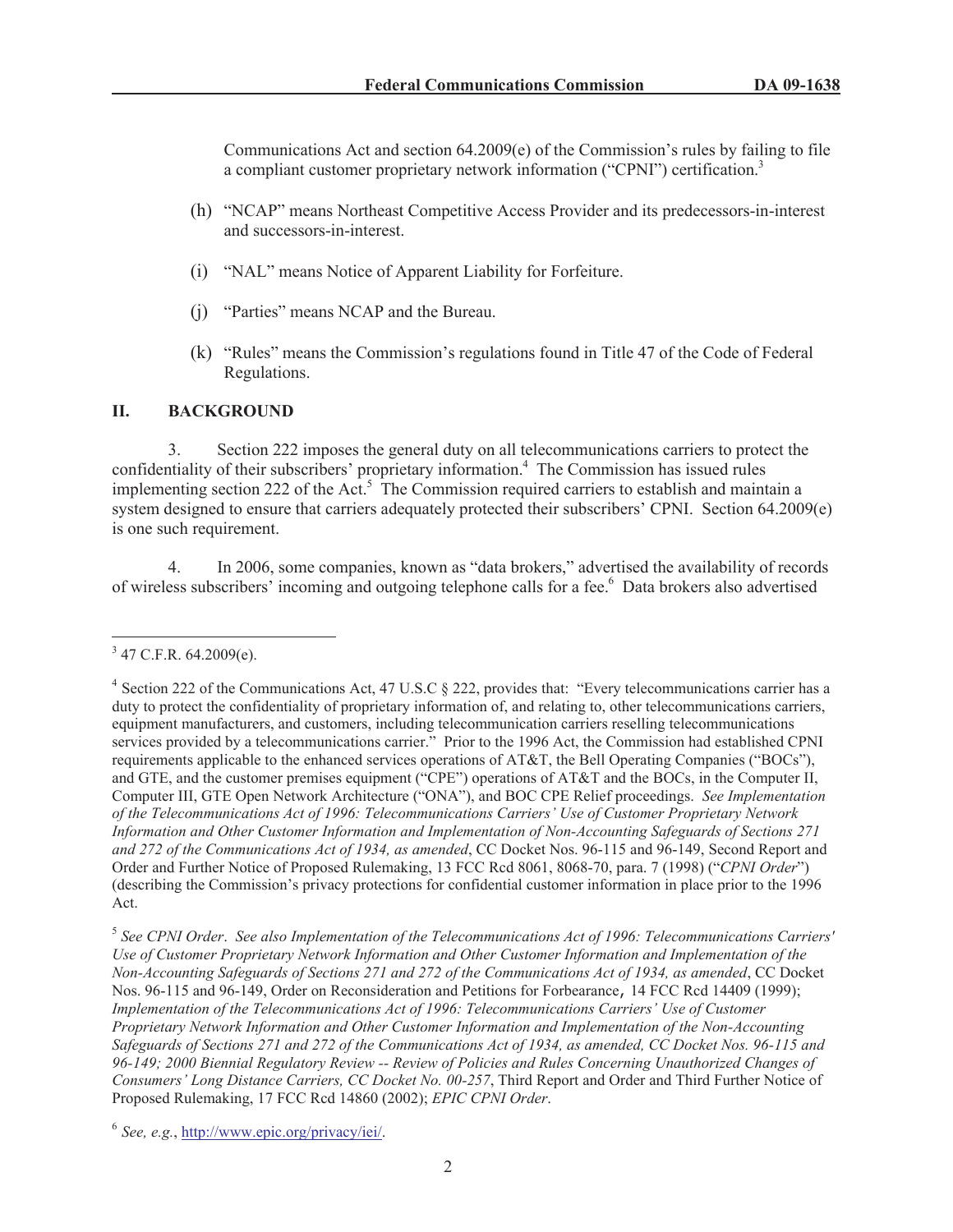the availability of certain landline toll calls.<sup>7</sup> On April 2, 2007, the Commission strengthened its privacy rules with the release of the *EPIC CPNI Order*, <sup>8</sup> which adopted additional safeguards to protect CPNI against unauthorized access and disclosure. The *EPIC CPNI Order* was directly responsive to the actions of databrokers, or pretexters, to obtain unauthorized access to CPNI.<sup>9</sup> The *EPIC CPNI Order* requires that all companies subject to the CPNI rules file annually, on or before March 1, a certification with the Commission pursuant to amended rule 47 C.F.R. §  $64.2009(e)$ .<sup>10</sup> Additionally, companies must now provide, with their certification, "an explanation of any actions taken against data brokers and a summary of all customer complaints received in the past year concerning the unauthorized release of CPNI."<sup>11</sup>

5. The Bureau sent a Letter of Inquiry ("LOI") to NCAP on September 5, 2008, asking it to provide copies and evidence of its timely filed CPNI compliance certificate for 2007, which was due by March 1, 2008, pursuant to section 64.2009(e) of the Commission's rules or an explanation as to why no certification was filed.<sup>12</sup> On September 17, 2008, NCAP submitted a response to the Bureau's LOI.<sup>13</sup> The Bureau concluded that NCAP failed to submit satisfactory evidence of its timely filing of the annual CPNI compliance certification.<sup>14</sup> Accordingly, on February 24, 2009, the Bureau released the *Omnibus NAL* against numerous companies, including NCAP, proposing a monetary forfeiture of twenty thousand dollars (\$20,000) for its apparent failure to comply with section  $64.2009(e)$  of the Commission's rules,<sup>15</sup> and the Commission's *EPIC CPNI Order*, and ordered the Company either to pay the proposed forfeiture or file a written response within thirty (30) days of the release date stating why the proposed forfeiture should be reduced or canceled. NCAP requested that the Bureau enter into settlement discussions.

9 *Id.* at 6928.

<sup>15</sup> *Id.*

<sup>7</sup> *See id.*

<sup>8</sup> *EPIC CPNI Order*, 22 FCC Rcd 6927. Specifically, pursuant to section 64.2009(e): A telecommunications carrier must have an officer, as an agent of the carrier, sign and file with the Commission a compliance certificate on an annual basis. The officer must state in the certification that he or she has personal knowledge that the company has established operating procedures that are adequate to ensure compliance with the rules in this subpart. The carrier must provide a statement accompanying the certification explaining how its operating procedures ensure that it is or is not in compliance with the rules in this subpart. In addition, the carrier must include an explanation of any actions taken against data brokers and a summary of all customer complaints received in the past year concerning the unauthorized release of CPNI. This filing must be made annually with the Enforcement Bureau on or before March 1 in EB Docket No. 06-36, for data pertaining to the previous calendar year. 47 C.F.R. § 64.2009(e).

<sup>10</sup> *Id.* at 6953; 47 C.F.R. § 64.2009(e).

<sup>11</sup> *EPIC CPNI Order*, 22 FCC Rcd at 6953.

<sup>12</sup> *See* note 2, *supra.*

<sup>&</sup>lt;sup>13</sup> See Letter from Craig S. Gunderson, President and CEO, Oxford Telephone & Telegraph Company, to Marcy Greene, Deputy Division Chief, Telecommunications Consumers Division, Enforcement Bureau, FCC (Sept.17, 2008).

<sup>&</sup>lt;sup>14</sup> Annual CPNI Certification, Omnibus Notice of Apparent Liability for Forfeiture, 24 FCC Rcd. 2299 (Enf. Bur. 2009) ("*Omnibus NAL*").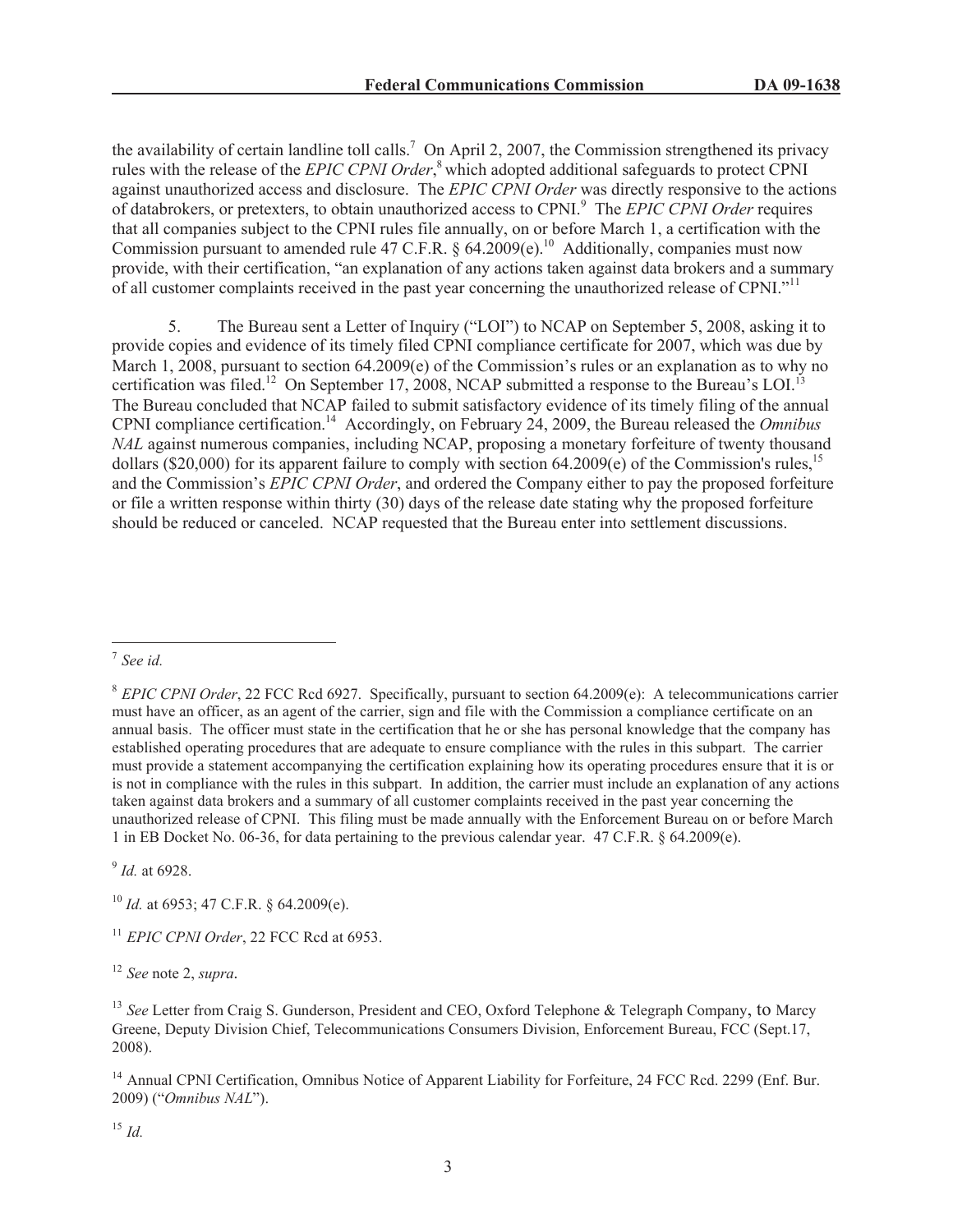# **III. TERMS OF AGREEMENT**

6. **Adopting Order.** The Parties agree that the provisions of this Consent Decree shall be subject to final approval by the Bureau by incorporation of such provisions by reference in the Adopting Order without change, addition, modification, or deletion.

7. **Jurisdiction.** NCAP agrees that the Bureau has jurisdiction over it and the matters contained in this Consent Decree and has the authority to enter into and adopt this Consent Decree.

8. **Effective Date; Violations.** The Parties agree that this Consent Decree shall become effective on the date on which the FCC releases the Adopting Order. Upon release, the Adopting Order and this Consent Decree shall have the same force and effect as any other Order of the Bureau. Any violation of the Adopting Order or of the terms of this Consent Decree shall constitute a separate violation of a Bureau Order, entitling the Bureau to exercise any rights and remedies attendant to the enforcement of a Bureau Order.

9. **Termination of Investigation.** In express reliance on the covenants and representations in this Consent Decree and to avoid further expenditure of public resources, the Bureau agrees to terminate its investigation and to cancel the NAL. In consideration for the termination of said investigation and cancellation of the NAL, NCAP agrees to the terms, conditions, and procedures contained herein. The Bureau further agrees that, in the absence of new material evidence, the Bureau will not use the facts developed in this investigation through the Effective Date of the Consent Decree, or the existence of this Consent Decree, to institute, on its own motion, any new proceeding, formal or informal, or take any action on its own motion against NCAP concerning the matters that were the subject of the investigation. The Bureau also agrees that it will not use the facts developed in this investigation through the Effective Date of this Consent Decree, or the existence of this Consent Decree, to institute on its own motion any proceeding, formal or informal, or take any action on its own motion against NCAP with respect to NCAP's basic qualifications, including its character qualifications, to be a Commission licensee or authorized common carrier or hold Commission authorizations.

10. **Compliance Plan.** For purposes of settling the matters set forth herein and to help ensure compliance with the Commission's CPNI rules, NCAP agrees to take all measures necessary to achieve full compliance with section 64.2009(e) of the Commission's rules. NCAP agrees to train its personnel as to when they are and are not authorized to use CPNI. NCAP further agrees to have an express disciplinary process in place for the unauthorized use of CPNI. Additionally, NCAP agrees to submit a copy of its annual section 64.2009(e) compliance certificate, which it is required to file annually in EB Docket 06-36, for each of two (2) years following the Effective Date of this Consent Decree to the Chief, Telecommunications Consumers Division, Enforcement Bureau, Federal Communications Commission, 445 12th Street, S.W. Room 4-C244, Washington, D.C. 20554, and must include the file number listed above. NCAP will also send an electronic copy of its certification to other Telecommunications Consumers Division staff as directed by the Division Chief. This Consent Decree will expire two (2) years after the Effective Date or upon the termination of the certification requirement set forth in section 64.2009(e) of the Commission's rules, 47 C.F.R. § 64.2009(e), whichever is earlier.

11. **Section 208 Complaints; Subsequent Investigations.** Nothing in this Consent Decree shall prevent the Commission or its delegated authority from adjudicating complaints filed pursuant to section 208 of the Act against NCAP or its affiliates for alleged violations of the Act, or for any other type of alleged misconduct, regardless of when such misconduct took place. The Commission's adjudication of any such complaint will be based solely on the record developed in that proceeding. Except as expressly provided in this Consent Decree, this Consent Decree shall not prevent the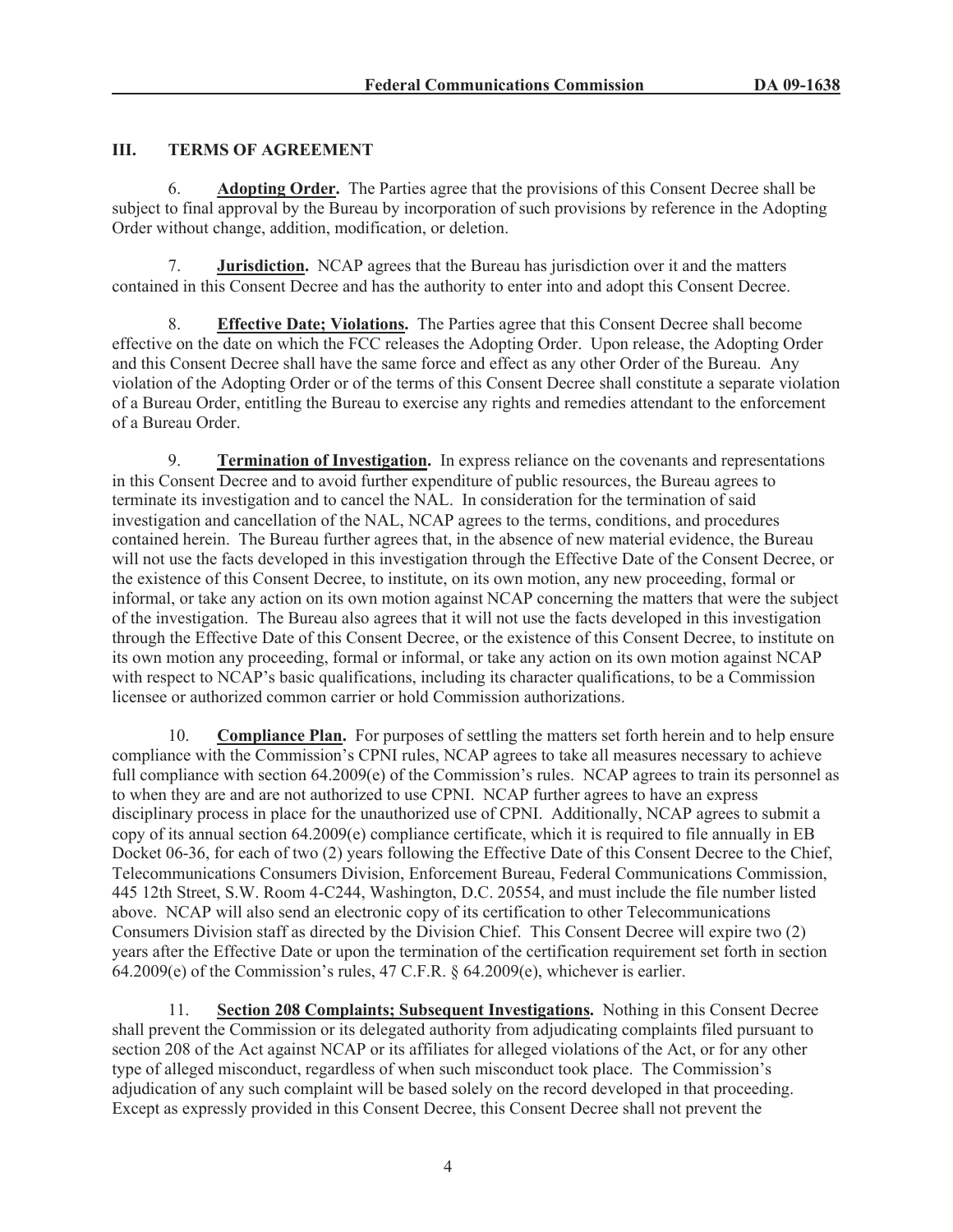Commission from investigating new evidence of noncompliance by NCAP of the Act, the rules, or the Order.

12. **Voluntary Contribution.** NCAP agrees that it will make a voluntary contribution to the United States Treasury in the amount of \$1,000. The contribution will be made within thirty (30) calendar days after the Effective Date of the Adopting Order. Payment must be made by check or similar instrument, payable to the order of the Federal Communications Commission. The payment must include the NAL/Account Number and FRN Number referenced in the caption to the Adopting Order. Payment by check or money order may be mailed to Federal Communications Commission, P.O. Box 979088, St. Louis, MO 63197-9000. Payment by overnight mail may be sent to U.S. Bank – Government Lockbox #979088, SL-MO-C2-GL, 1005 Convention Plaza, St. Louis, MO 63101. Payment by wire transfer may be made to ABA Number 021030004, receiving bank TREAS/NYC, and account number 27000001. For payment by credit card, an FCC Form 159 (Remittance Advice) must be submitted. When completing the FCC Form 159, enter the NAL/Account number in block number 23A (call sign/other ID), and enter the letters "FORF" in block number 24A (payment type code). NCAP will also send electronic notification on the date said payment is made to Johnny.drake@fcc.gov.

13. **Waivers.** NCAP waives any and all rights it may have to seek administrative or judicial reconsideration, review, appeal or stay, or to otherwise challenge or contest the validity of this Consent Decree and the Adopting Order, provided the Commission issues an Adopting Order adopting the Consent Decree without change, addition, modification, or deletion. NCAP shall retain the right to challenge Commission interpretation of the Consent Decree or any terms contained herein. If either Party (or the United States on behalf of the Commission) brings a judicial action to enforce the terms of the Adopting Order, neither NCAP nor the Commission shall contest the validity of the Consent Decree or the Adopting Order, and NCAP shall waive any statutory right to a trial *de novo*. NCAP hereby agrees to waive any claims it may otherwise have under the Equal Access to Justice Act, 5 U.S.C. § 504 and 47 C.F.R. § 1.1501 *et seq*., relating to the matters addressed in this Consent Decree.

14. **Severability.** The Parties agree that if any of the provisions of the Adopting Order or the Consent Decree shall be invalid or unenforceable, such invalidity or unenforceability shall not invalidate or render unenforceable the entire Adopting Order or Consent Decree, but rather the entire Adopting Order or Consent Decree shall be construed as if not containing the particular invalid or unenforceable provision or provisions, and the rights and obligations of the Parties shall be construed and enforced accordingly. In the event that this Consent Decree in its entirety is rendered invalid by any court of competent jurisdiction, it shall become null and void and may not be used in any manner in any legal proceeding.

15. **Subsequent Rule or Order.** The Parties agree that if any provision of the Consent Decree conflicts with any subsequent rule or Order adopted by the Commission (except an Order specifically intended to revise the terms of this Consent Decree to which NCAP does not expressly consent) that provision will be superseded by such Commission rule or Order.

16. **Successors and Assigns.** NCAP agrees that the provisions of this Consent Decree shall be binding on its successors, assigns, and transferees.

17. **Final Settlement.** The Parties agree and acknowledge that this Consent Decree shall constitute a final settlement between the Parties. The Parties further agree that this Consent Decree does not constitute either an adjudication on the merits or a factual or legal finding or determination regarding any compliance or noncompliance with the requirements of the Act or the Commission's rules and Orders.